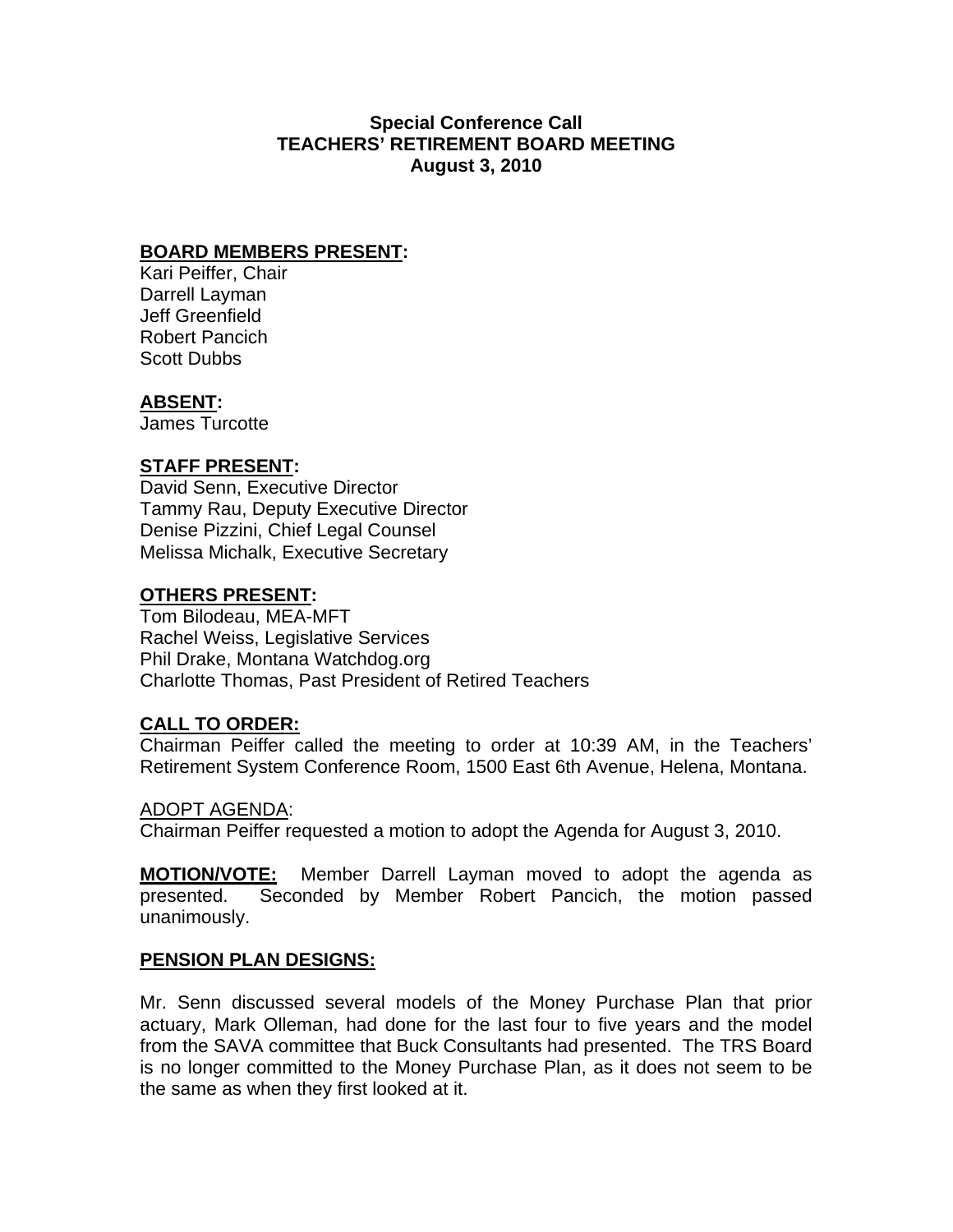**MOTION/VOTE:** Member Darrell Layman moved that the TRS Board is no longer committed to the Money Purchase Plan and work with the SAVA committee to design a plan for new members focused on the Modified PRO. Seconded by Member Jeff Greenfield, the motion passed unanimously.

### Modified Professional Retirement Option

Mr. Senn discussed the Modified Professional Retirement Option (Modified PRO). It only applies to new hires and wouldn't apply to current members. The TRS Board's recommendations for the Modified PRO are that there be no longer than a 10-year graded vesting period and that new members are able to retire with at least 30 years of service, at any age.

#### Plan Design Features

**MOTION/VOTE:** Member Scott Dubbs moved that work on vesting with the SAVA committee to a maximum of a 10-year graded vesting period. Seconded by Member Darrell Layman, motion passed unanimously.

**MOTION/VOTE:** Member Darrell Layman moved that in the new plan, the board would support the concept of full retirement with 30 or more years of service. Seconded by Member Jeff Greenfield, motion passed unanimously.

The Board discussed, but did not come to any specific recommendation, on "cost sharing" and 'return to work" plan design features. Regarding cost sharing, the Board discussed the concept of the Legislature granting them the discretion to increase or decrease both the employee and employer contribution rates when the system's funding ratio declines below or increases above a certain threshold, and that the Board's ability to change contribution rates should be within a limited corridor, for example, of plus or minus 1.0%. Another cost share feature discussed, was to allow for cost of living adjustment paid to retirees to increase or decrease base on market gains and loss and the funding of the system.

The Board discussed requiring a longer waiting period before a retired member would be eligible to return to work for an employer covered under the TRS. Currently, members are eligible to return to work in a TRS eligible position once they have received at least one monthly retirement benefit. Because benefits are not paid until the last working day of each month, someone terminating and retiring on, for example, the last day of June would not receive their first benefit until around the  $30<sup>th</sup>$  of July, and therefore, would have to wait only 30 days before they are eligible to return to work. Someone terminating earlier in the month may have to wait up to 60 days before returning to work. The Board discussed setting fixed waiting periods of 60, 90, 120, or more days befor a retired member would be eligible to return to work for an employer covered under TRS.